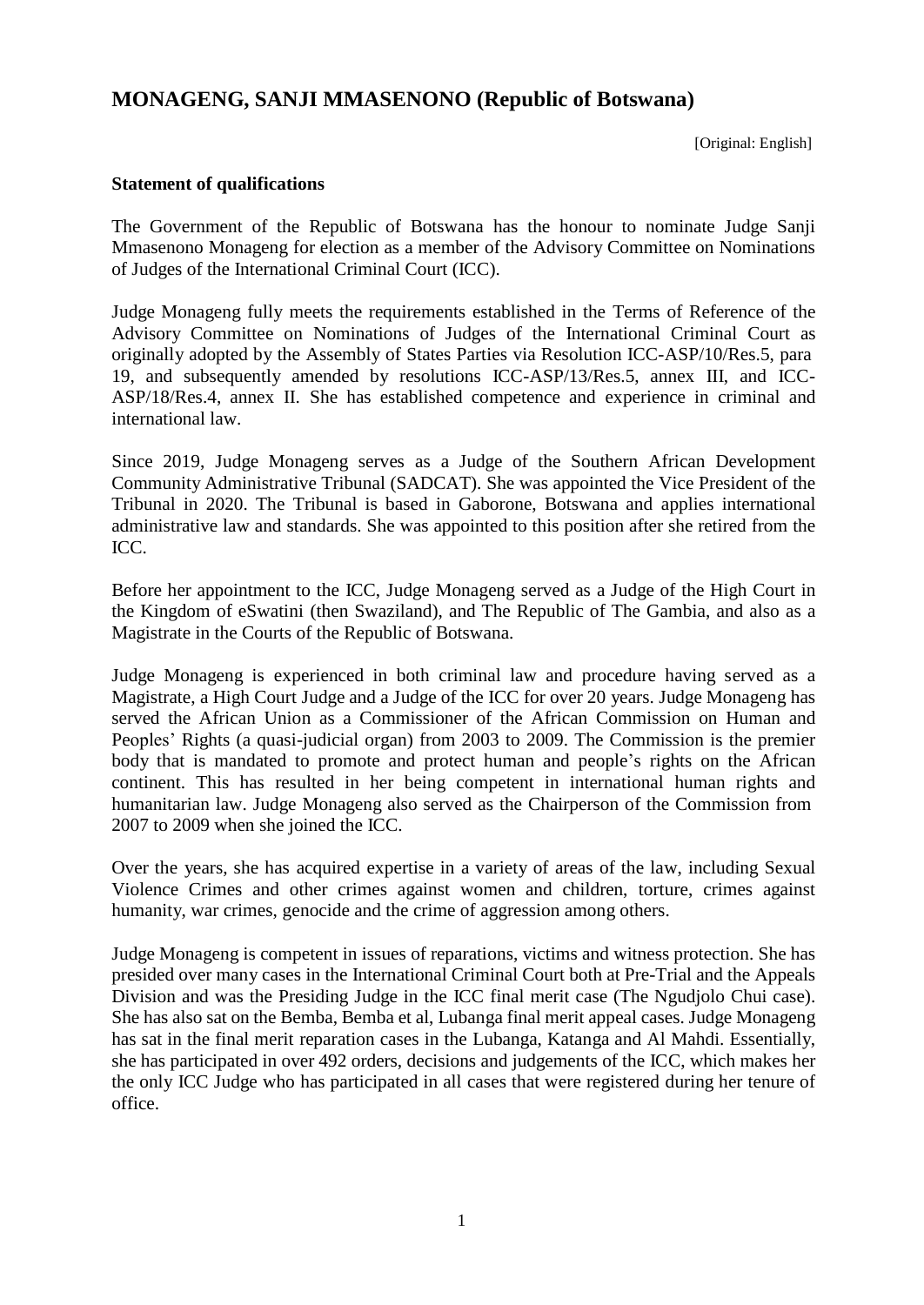From March 2012 to March 2015, Judge Monageng served the ICC as its First Vice President, a position which strengthened her knowledge of the functions and operations of the Court. In this capacity, she was also the Chairperson of the Lessons Learnt Working Group of the Court.

Judge Monageng also served as a member of a Committee which reviewed regulations pertaining to the Office of the Public Counsel for Defence (OPCD) and the Office of the Public Counsel for Victims (OPCV). The Committee assessed these regulations and made recommendations which were adopted by the Assembly of States Parties to strengthen the mandates of the OPCD and the OPCV.

Judge Monageng remains a member of regional and international organizations that deal with human rights and international law, the rule of law and criminal law, such as the International Commission of Jurists, the International Commission of Missing Persons and the International Association of Women Judges.

## **Training**

Judge Monageng was a member of a group of international personalities who have been training East African judges on international crimes since 2009, under the auspices of the Institute for Security Studies, in Pretoria, Republic of South Africa, and the International Commission of Jurists in Geneva, Switzerland.

Judge Monageng and the International Association of Women Judges (IAWJ) through the IAWJ's Global Leadership of Women programme, have trained female judges on a number of issues including international law, human rights law and handling of sextortion cases.

Judge Monageng has, over the years, presented papers on various subjects including international criminal law to a variety of fora. She has also played an active role in the discourse on State cooperation by attending seminars, delivering papers and participating in many diplomatic activities while representing the ICC.

## **Professional work**

**2019 to date: Judge, Southern African Development Community Administrative Tribunal (SADCAT) – Gaborone Botswana**

**2020 to date: Vice President (SADCAT)**

- 2009 to 2018: Judge of the ICC
- 2012 to 2018: Judge of the Appeals Division ICC
- 2014 to 2015: President of the Appeals Division ICC
- 2009 to 2012: Judge of the Pre-Trial Division ICC
- 2008 to 2008: Expert Judge of the High Court Kingdom of Swaziland under the auspices of the Commonwealth Secretariat
- 2006 to 2007: Expert Judge of the High Court, The Republic of the Gambia under the auspices of the Commonwealth Secretariat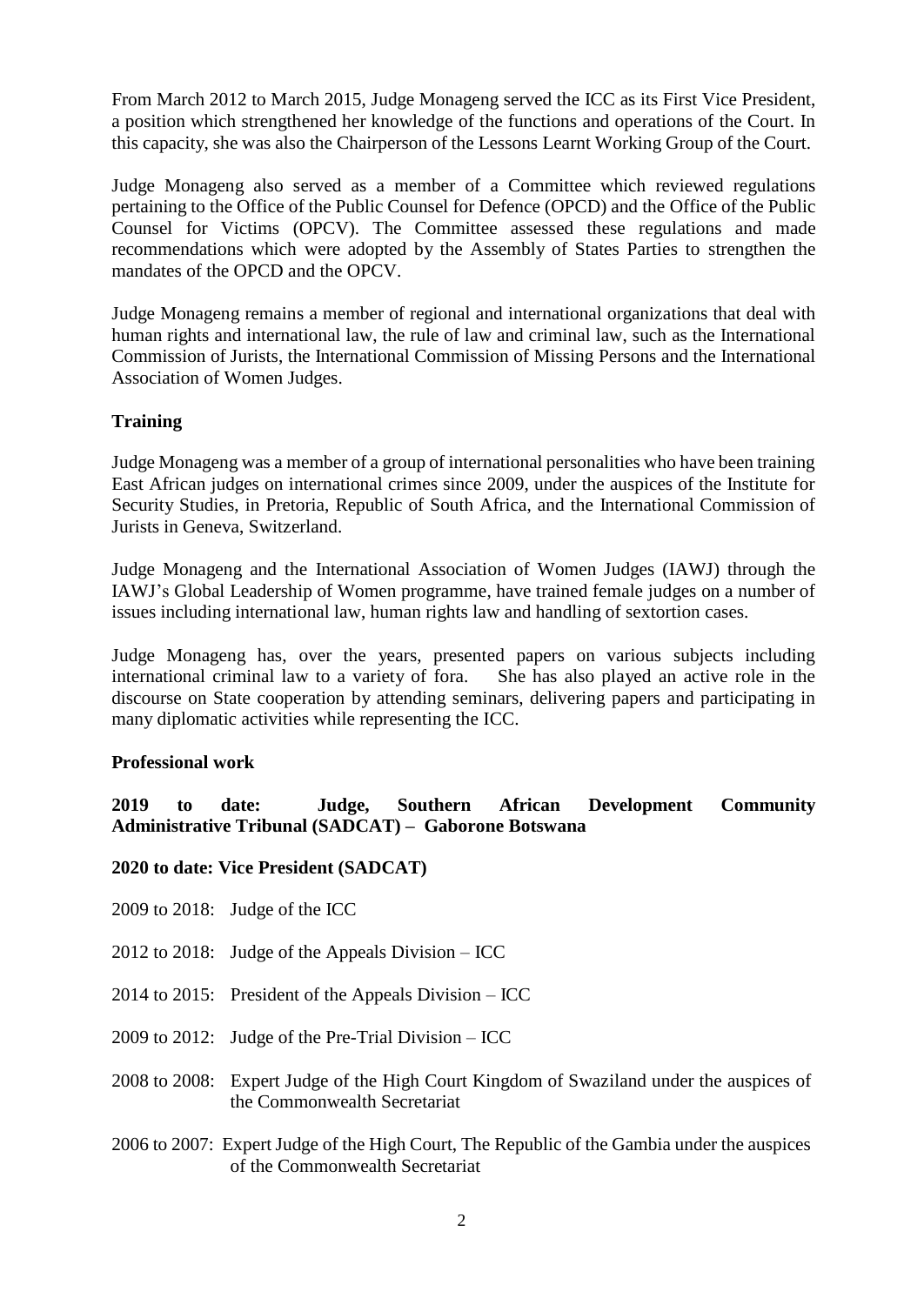|                         |  | 2003 to 2009: Commissioner, African Commission on Human and People's Rights                                                                                                                                                      |
|-------------------------|--|----------------------------------------------------------------------------------------------------------------------------------------------------------------------------------------------------------------------------------|
|                         |  | 2007 to 2009: Chairperson, African Commission on Human and People's Rights                                                                                                                                                       |
|                         |  | 1997 to 2005: Founder Chief Executive Officer, Law Society of Botswana                                                                                                                                                           |
|                         |  | 1987 to 1997: Magistrate in various Magisterial Districts in Botswana                                                                                                                                                            |
| <b>Secondments</b>      |  |                                                                                                                                                                                                                                  |
| January to March 2005:  |  | Seconded to the Law Society of England and Wales, London,<br>United Kingdom                                                                                                                                                      |
| September 2005:         |  | One-week Residency and Lectureship at the Brandies University,<br>Boston, United States of America in conjunction with the<br>conference "Telling the Story: Power and Responsibility in<br>Documenting Human Rights Violations" |
| February to March 1998: |  | Seconded to the Law Society of Zimbabwe, Harare, Zimbabwe                                                                                                                                                                        |
| March to May 1994:      |  | Seconded by the Botswana Government to the United Nations<br>Observer Mission to South Africa in Johannesburg, as Deputy Chief<br>Litigation Officer.                                                                            |

#### **Awards**

- The 2014 Human Rights Award by the International Association of Women Judges, Washington, U.S.A. for an exemplary judicial career, commitment to the protection and promotion of human rights, women and children's rights and distinguished service for national and international human rights institutions.
- Year 2013 The Presidential Order of Honour, awarded by the President of the Republic of Botswana, for outstanding service to the Republic of Botswana.
- Year 2012 Human Rights Award, African Human Rights Consortium, Gaborone, Republic of Botswana.

### **Memberships**

- International Association of Women Judges, Washington, U.S.A. and the Botswana Chapter
- Commissioner International Commission of Jurists, Geneva, Switzerland.
- Commissioner International Commission of Missing Persons, The Hague, Netherlands.
- Southern African Litigation Centre Johannesburg, South Africa
- Chartered Institute of Arbitrators, London, United Kingdom (Fellow).